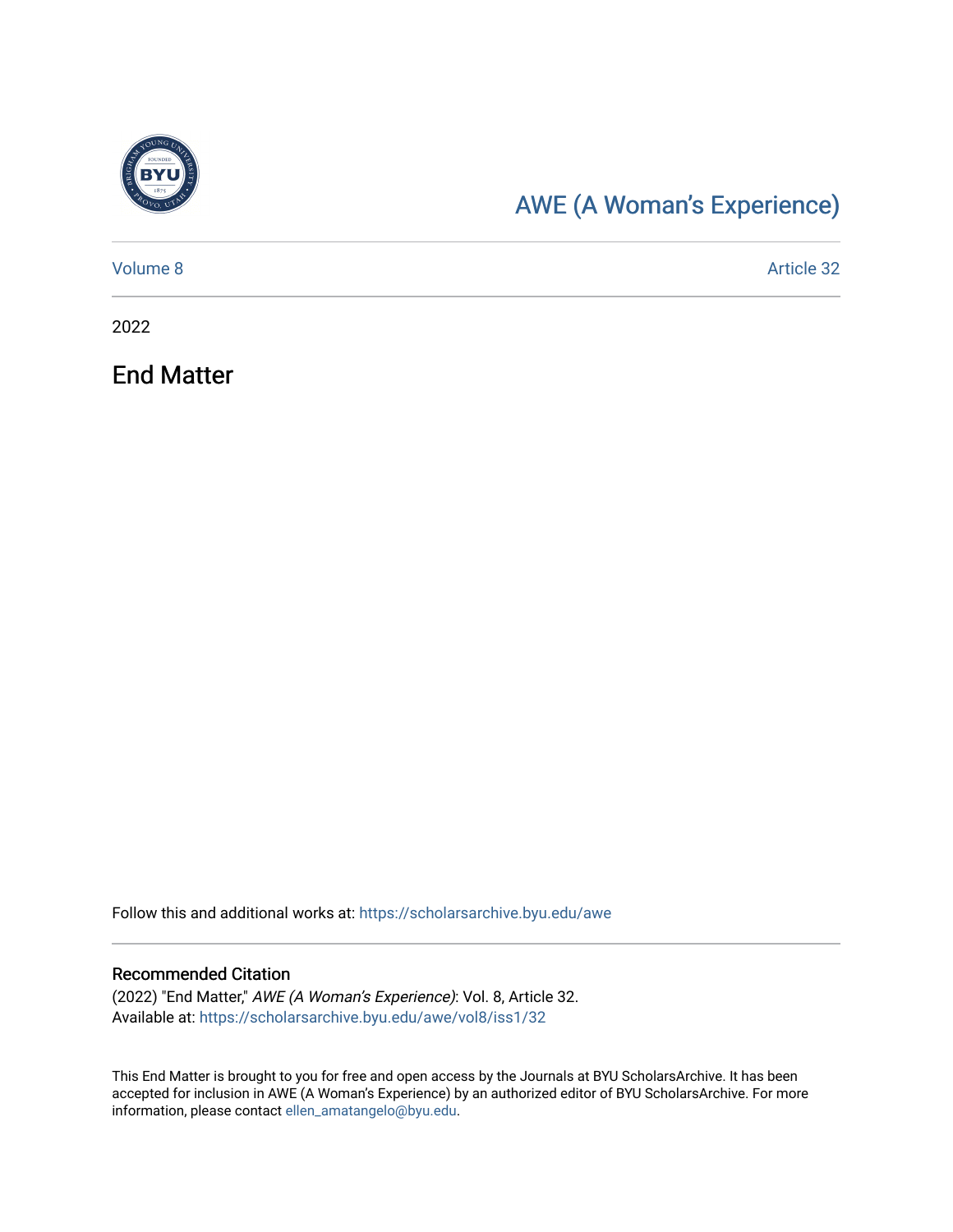# **STAFF BIOS**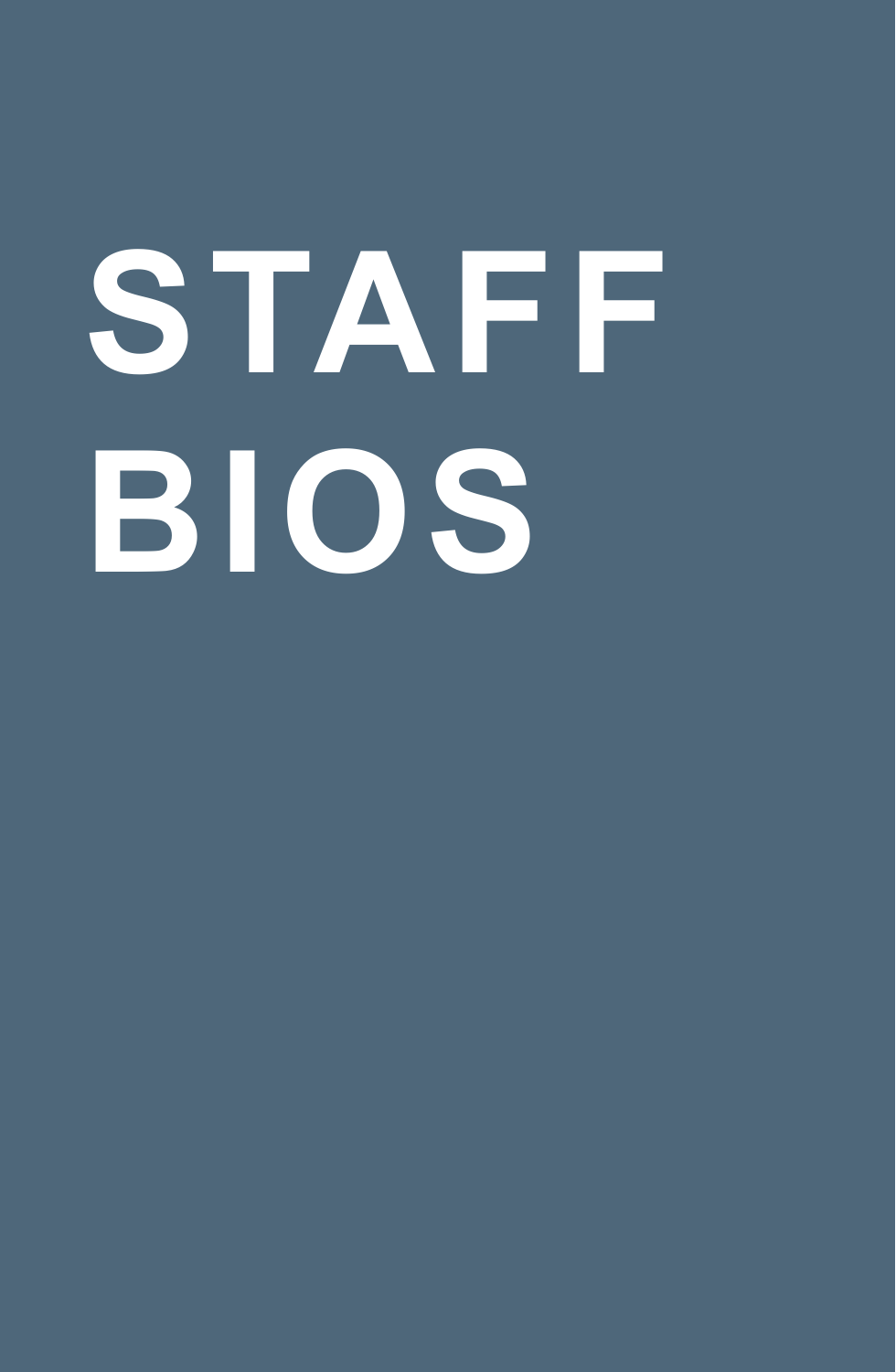# **KAYLA BACH**

is a senior from Southern California studying sociology, with minors in political science and global women's studies. She enjoys reading poetry, spending time with family and friends, and traveling to new places. She is also the cofounder of the "Seeking Heavenly Mother" project. She will begin her master's degree in theological studies at Harvard Divinity School this fall.

# **OLIVIA ELLIOTT**

is a junior majoring in communications. She took a global women's studies class and developed an interest in journalism. She enjoys writing and poetry, especially journaling, which has uplifted her life in multiple ways through sharing experiences with herself and others.

#### **AMY EPPS**

is a senior majoring in interdisciplinary humanitites and minoring in global women's studies. She loves learning about different cultures and is passionate about social issues and women's rights. She believes that the arts have the power and influence to impact people for good and that they can be used to promote a better world.

## **ALLISON FOSTER**

is a graduate student in the comparative studies master's program at BYU, with an emphasis in art history. She completed her undergraduate degree at BYU in 2020, majoring in art history and minoring in global women's studies. Allison believes in the didactic power of art, and that studying the humanities teaches you how to love people. She loves to cook, bake, and eat.

# **ANELA HANSEN**

loves the stories of women, particularly migrant women, and thinks that we all grow through hearing them. She is an avid water drinker, a Model UN aficionado, and is always working on improving her posture.

# **KYLA HILL**

grew up in Salem, Utah, but now lives in Provo with her husband, Tanner. She is a junior studying editing and publishing and theatre arts. She served a mission in the Canada Calgary Mission from 2017–2019. When she's not editing, she enjoys participating in musical theatre, baking sourdough bead, crocheting, and traveling with family.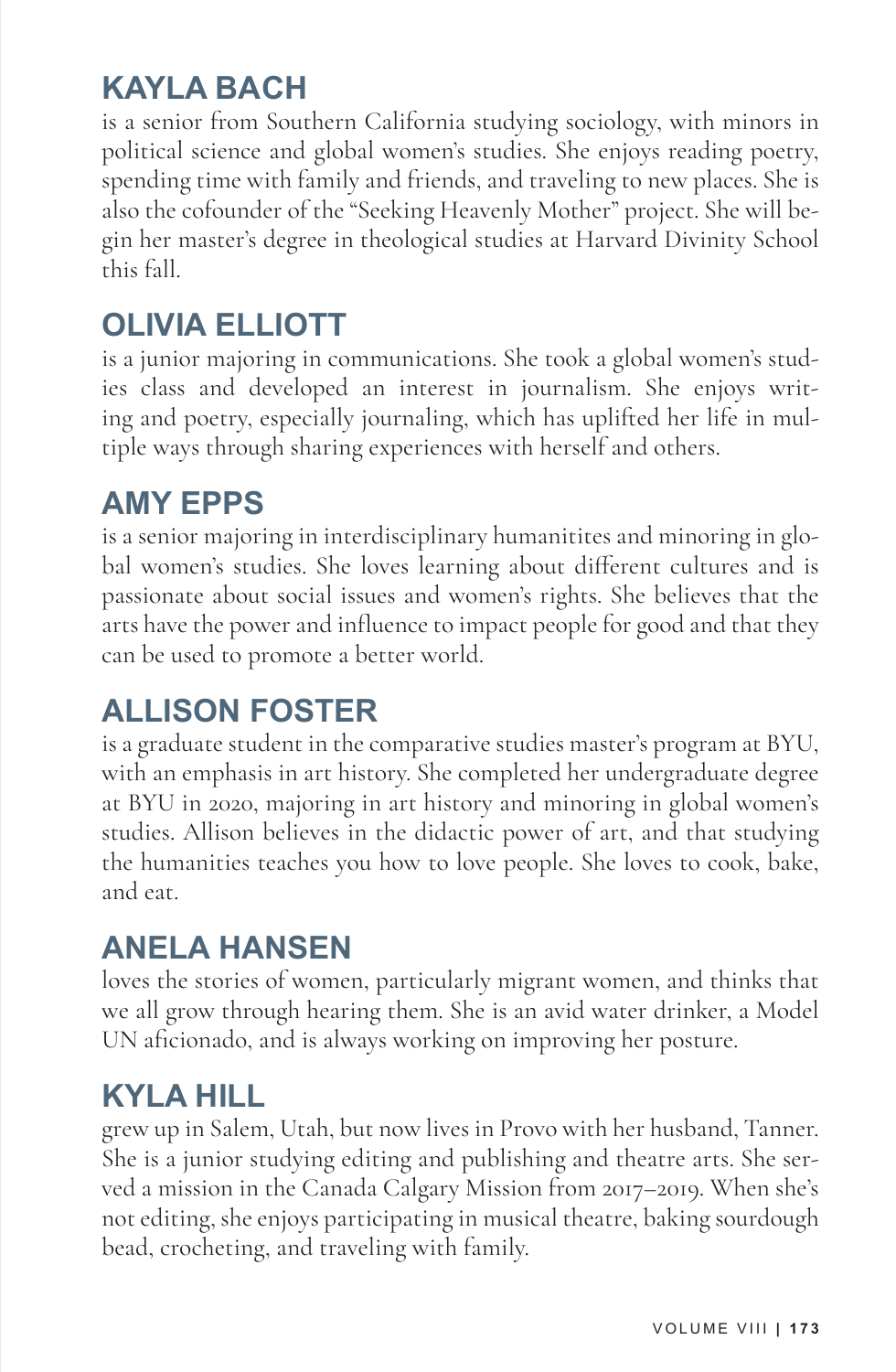# **SOPHIE HIRTLE**

has livied in the Pacific Northwest for most of her life—moving to Utah was difficult. As a student of comparative literature, she has seen the connecting power of literature, espescially in divisive times. That is why she is proud to be a member of *AWE*'s editorial team.

### **ABBY KNUDSEN**

is a senior in the editing and publishing program at BYU and is an intern for the Religious Studies Center. In her spare time she enjoys reading all types of books and writing young adult novels.

# **ALEX MARSHALL**

is a junior from Phoenix, Oregon. She is majoring in English with an emphasis on creative writing. She is also pursuing minors in global women's studies and ballet. She is a dancer for BYU Theatre Ballet.

# **RABBECCA TORRES MOAK**

is originally from the North Short of O'ahu. She is an undergratudate majoring in psychology and minoring in global women's studies. She loves hiking, swimming, and basically anything outdoors; more often than not, you'll catch her with her camera. Her favorite thing to do is to learn about new perspectives.

## **HANNAH MORTENSON**

is a senior in the editing and publishing program with a deep love for the Oxford comma. When she isn't pouring through the *Chicago Manual of Style*, she loves learning graphic design, weightlifting, playing card games with friends, hiking, and eating all the tacos she can find.

# **HARRIET NORCROSS**

is a pre-law senior in the BYU journalism program. She enjoys learning about current world issues and events, practicing French, writing poetry, and watching films through BYU International Cinema.

## **MACKENZIE PAGE**

is basically a Disney princess, or so she's been told. She loves singing, being happy, and wearing pretty clothes. She is a feminist who can confidently do anything she puts her mind to!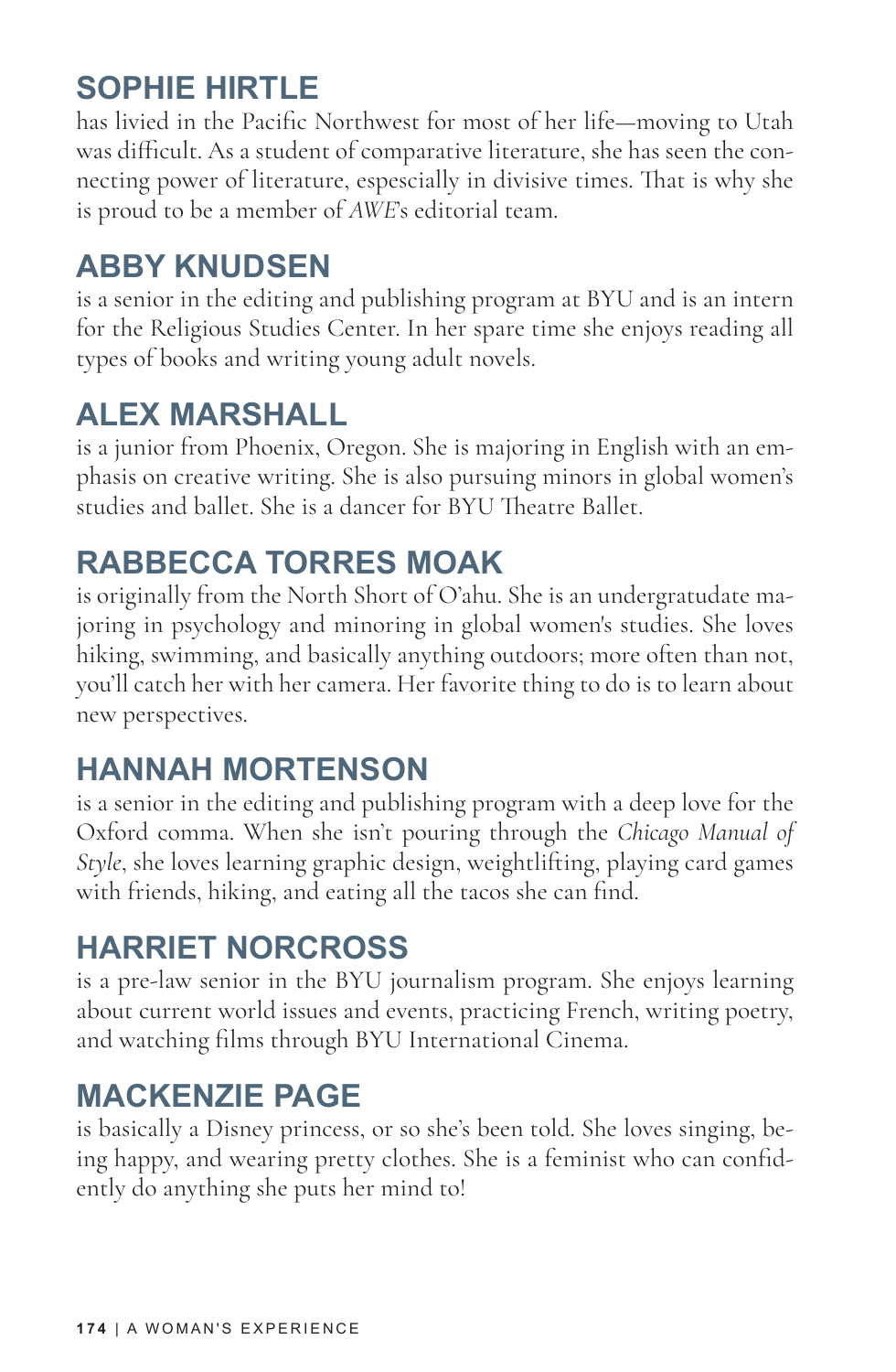# **ELIZA PETERSON**

is a junior from Pennsylvania studying sociology, art, and design thinking. She hopes to lift other people through her work, whether that be through research, artwork, or innovative ideas. She is most likely to be found standing in the middle of a sidewalk taking in the mountains.

## **MARYN J. ROLFSON**

is a senior from Alberta, Canada, who is studying psychology, sociology, and global women's studies. One day, she plans on practicing public interest or immigration law. After serving a mission in Ecuador, she developed a desire to study the intersections of trauma, race, citizenship, and gender, and to work with immigrant women and families. In her spare time, she enjoys hiking, karaoke, feminism, and drinking maple syrup in her igloo.

#### **KASSANDRA SCHREIBER**

is a graduate student in BYU's comparative studies program. She enjoys film, thinking about liminality, and space metaphors.

#### **MADSYN SELPH**

is from Columbus, Ohio, and is studying sociology and global women's studies. She is passionate about issues pertaining to women's health and education and hopes to have a career as a professional social justice warrior. She loves hiking in southern Utah, espescially Zion National Park. She has an ambition to break a world record (although she hasn't got the slightest clue which one it will be).

## **HANNAH SNARR**

is a junior from the Washington DC metro area. She is a French major with minors in women's studies and TESOL who is committed to promoting education equity, specifically in literacy and writing. She is an avid painter, musician, reader, poet, and an aspiring public school teacher.

#### **EMLYN SWATZBERG**

is graduating from BYU this semester (April 2021) with a degree in public relations. She is from Vancouver, Canada, and loves everything involving the outdoors, even if it's raining. She also loves reading, writing, and her family, and is passionate about social justice.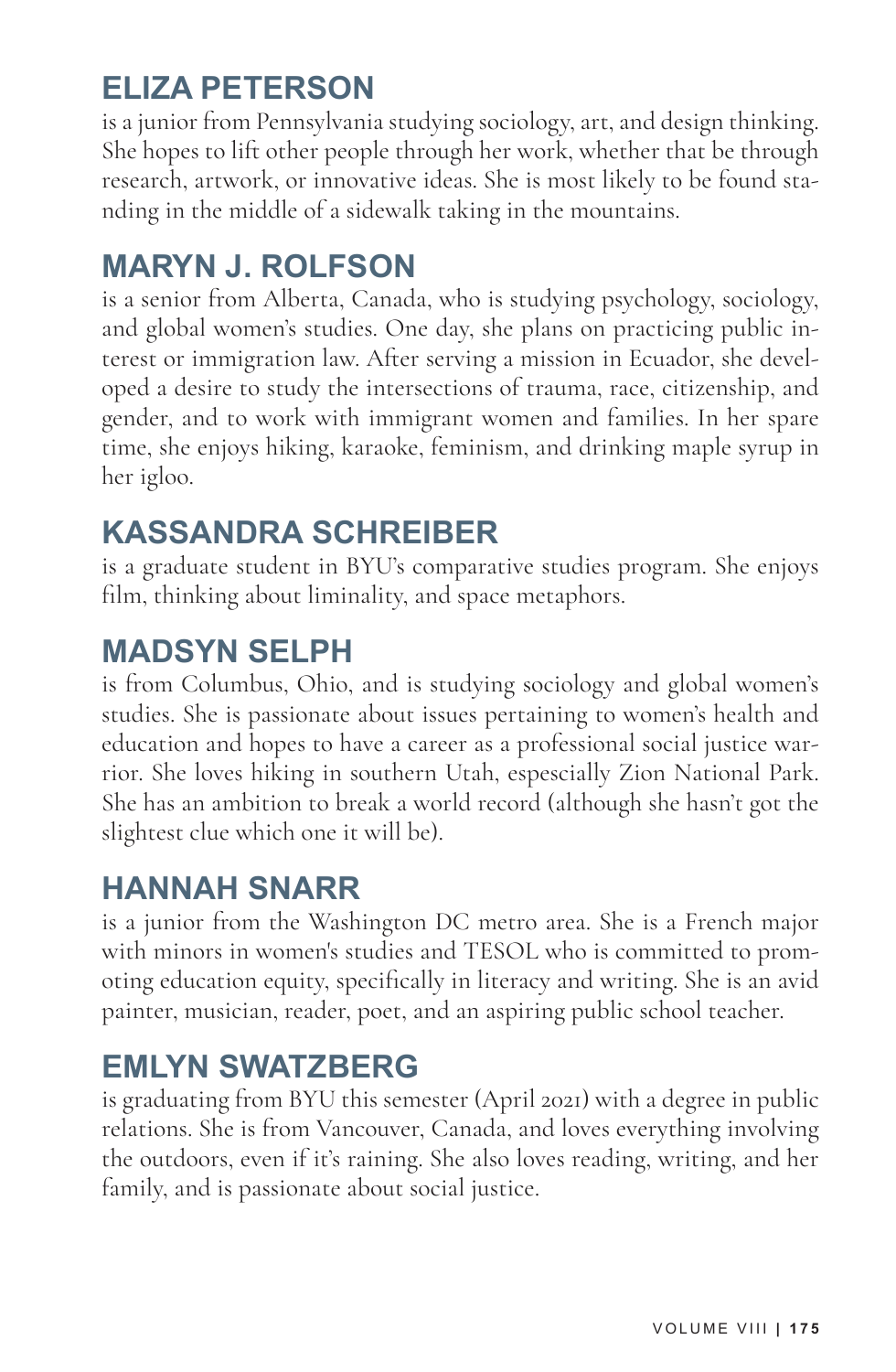#### **EMMA TAYLOR**

is an editing and publishing major at BYU. She is minoring in global women's studies and creative writing. Emma is passionate about amplifying women's voices and is espescially interested in the stories and experiences of women of color and people in the LGBTQ+ community. In her free time she enjoys dancing, watching hockey, and destroying her roommates in Foosketball. Emma has recently been caught in an oatmeal fervor and can often be found enjoying a bowl of Apples & Cinnamon *Quaker* oats.

#### **MADDISON TENNEY**

is a writer, artist, and activist. She's found a home within *AWE* and the Global Women's Studies Department, and a deep sisterhood with the women in her courses and on campus. She loves hosting happy dinners with her people, discovering new artists, and crafting connections with new friends!